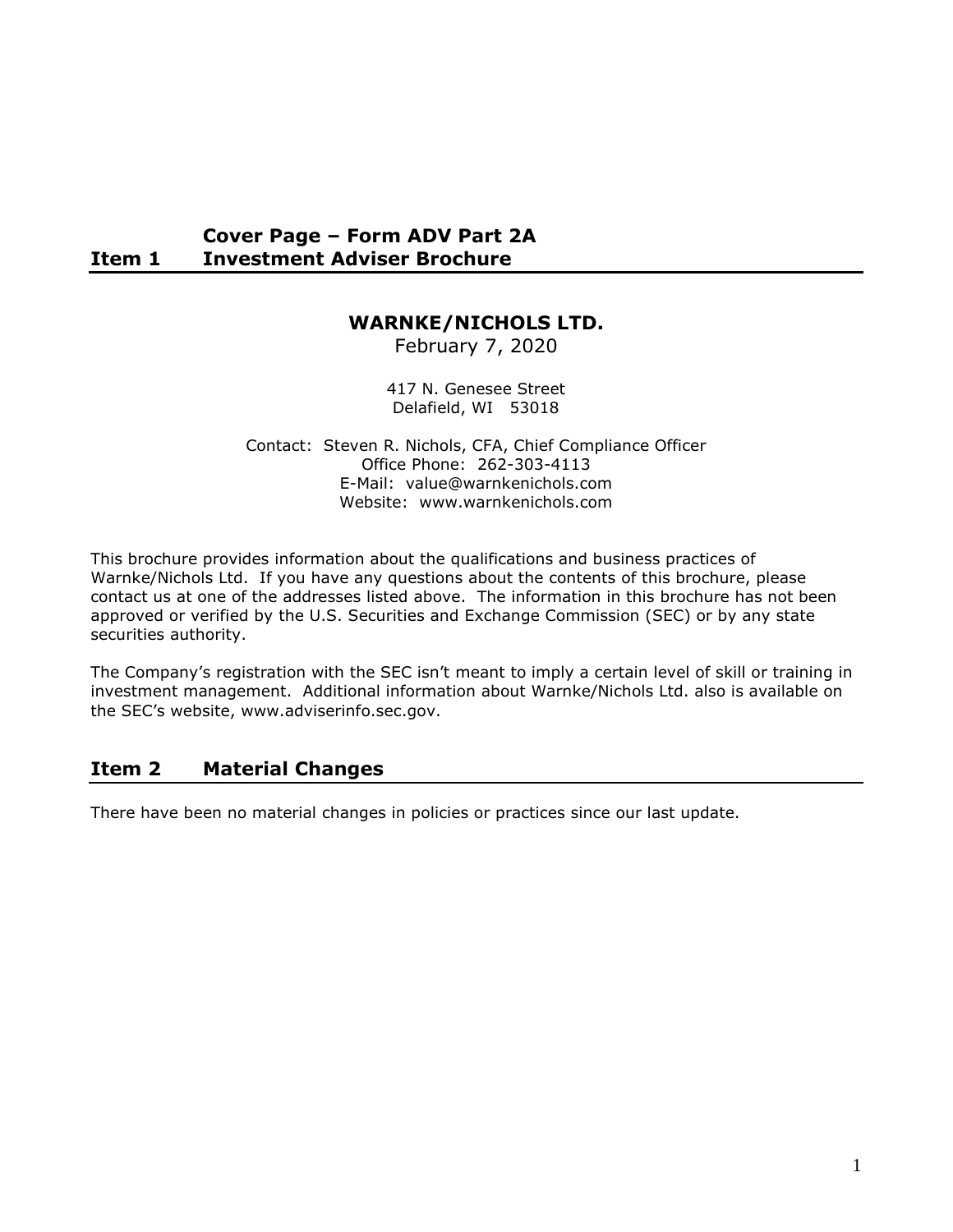#### **FORM ADV, PART 2A – FIRM BROCHURE**

| Item 1  | Cover Page                                                                                |  |
|---------|-------------------------------------------------------------------------------------------|--|
| Item 2  | <b>Material Changes</b>                                                                   |  |
| Item 3  | <b>Table of Contents</b>                                                                  |  |
| Item 4  | <b>Advisory Business</b>                                                                  |  |
| Item 5  | Fees and Compensation                                                                     |  |
| Item 6  |                                                                                           |  |
| Item 7  | Types of Clients                                                                          |  |
| Item 8  | Methods of Analysis, Investment Strategies, and Risk of Loss                              |  |
| Item 9  | Disciplinary Information                                                                  |  |
| Item 10 |                                                                                           |  |
| Item 11 | Code of Ethics, Participation or Interest in Client Transactions,<br>and Personal Trading |  |
| Item 12 |                                                                                           |  |
| Item 13 |                                                                                           |  |
| Item 14 |                                                                                           |  |
| Item 15 | Custody                                                                                   |  |
| Item 16 | <b>Investment Discretion</b>                                                              |  |
| Item 17 | <b>Voting Client Securities</b>                                                           |  |
| Item 18 | <b>Financial Information</b>                                                              |  |

#### **FORM ADV, PART 2B – BROCHURE SUPPLEMENT – SUPERVISED PERSONS**

| Item 1 | Cover Page |                                                                      |  |
|--------|------------|----------------------------------------------------------------------|--|
| Item 2 |            | Educational Background and Experience manufacture manufacture and 10 |  |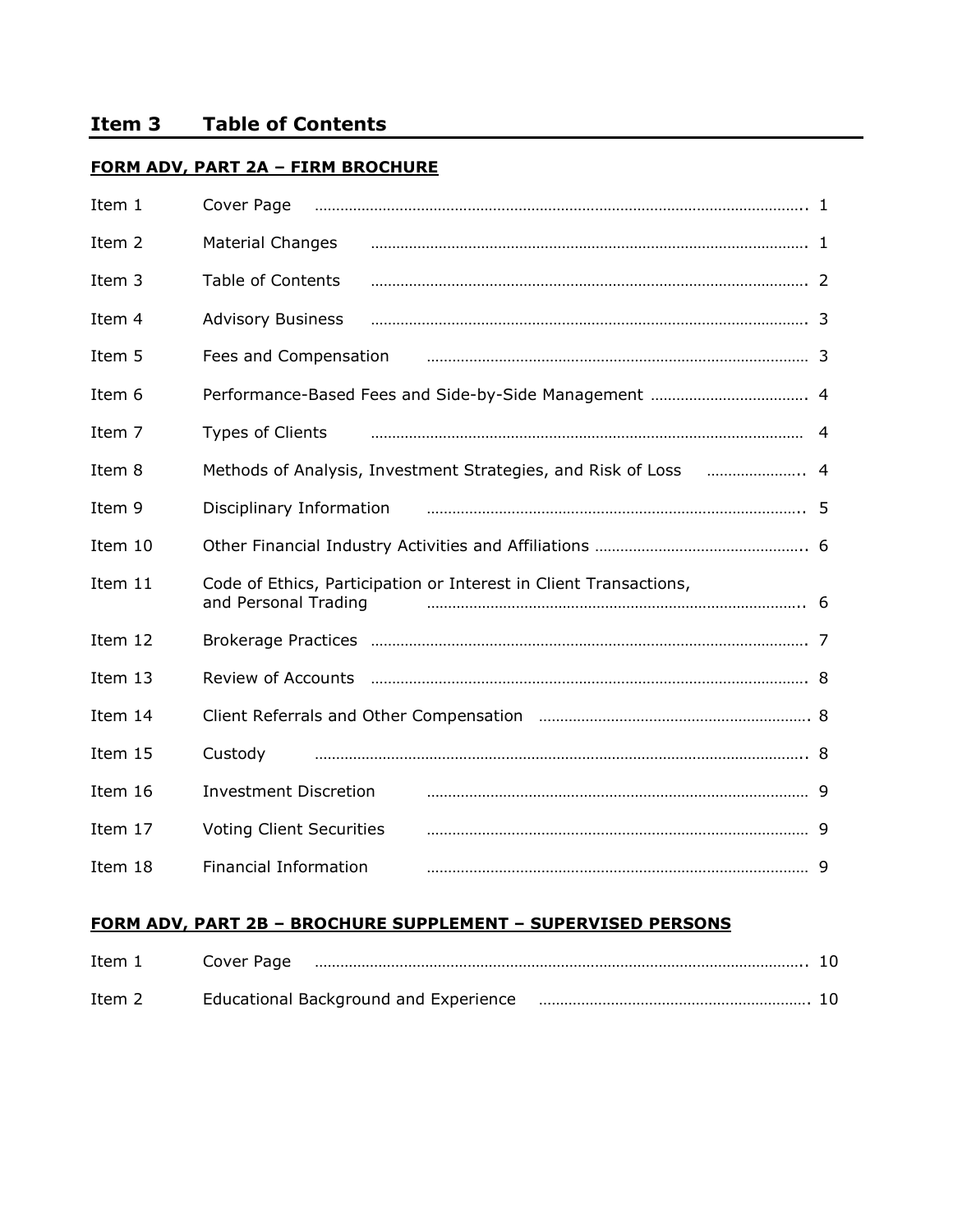#### **Item 4 Advisory Business**

Warnke/Nichols Ltd. is an investment management and advisory firm founded in June 1993 by Steven R. Nichols, CFA and William R. Warnke, CFA, who are equal owners in the firm. The firm provides continuous supervision and management of investment portfolios on a mostly discretionary basis for individuals, families, corporate employee retirement plans, and nonprofit organizations.

Investment advice is tailored to the unique needs of each client or business owner, based on their net worth, income, and personal or business circumstances. We provide investment management services generally consisting of (1) consultations with clients on investment objectives, (2) creation of portfolios, through buying and selling stocks, bonds, stock and/or bond mutual funds tailored to those objectives, and (3) periodic reports and follow-up meetings concerning clients' portfolios.

Our Company's managed assets on December 31, 2019 totaled approximately \$152.1 million, all under discretionary investment authority, among 76 client relationships. Discretionary accounts are those in which we have full investment authority given objectives and guidelines established in consultation with clients.

Several discretionary accounts are in a "wrap-fee" program, which is sponsored and administered by a national brokerage firm. In a wrap-fee program, transaction and investment management fees are "wrapped" into one all-inclusive fee. Under the wrap-fee arrangement, Warnke/Nichols charges 0.80% annually for investment management, with a \$500 minimum fee. In some cases, the minimum annual fee might be waived. The sponsor (broker) is responsible for delivering the appropriate wrap-fee program documents and disclosures to the client prior to opening the managed account.

We are aware of possible conflicts of interest which might arise when we receive referrals from wrap-fee account sponsors. We review these arrangements regularly to ensure that clients receive the proper disclosures, that the sponsoring brokers provide the best possible trade executions, and that the arrangement is suitable for the client.

#### **Item 5 Fees and Compensation**

We perform our investment advisory services for a percentage of assets under management. Fees are billed quarterly, at the end of the quarter, based on the market value of your account. The fee schedule is as follows:

- 1.00% per year on portfolio market value up to \$1,000,000;
- 0.75% per year on the portion of portfolio market value from \$1,000,001 to \$3,000,000
- 0.50% per year on the portion of portfolio market value from \$3,000,001 to \$5,000,000

The fee on the portion of portfolio market value above \$5 million is negotiable. Accounts holding solely mutual funds are charged 0.50% annually. We recommend only "no-load" mutual funds to clients. These are mutual funds that can be bought without paying a commission. There is no minimum account size and no minimum fee on fund-only accounts.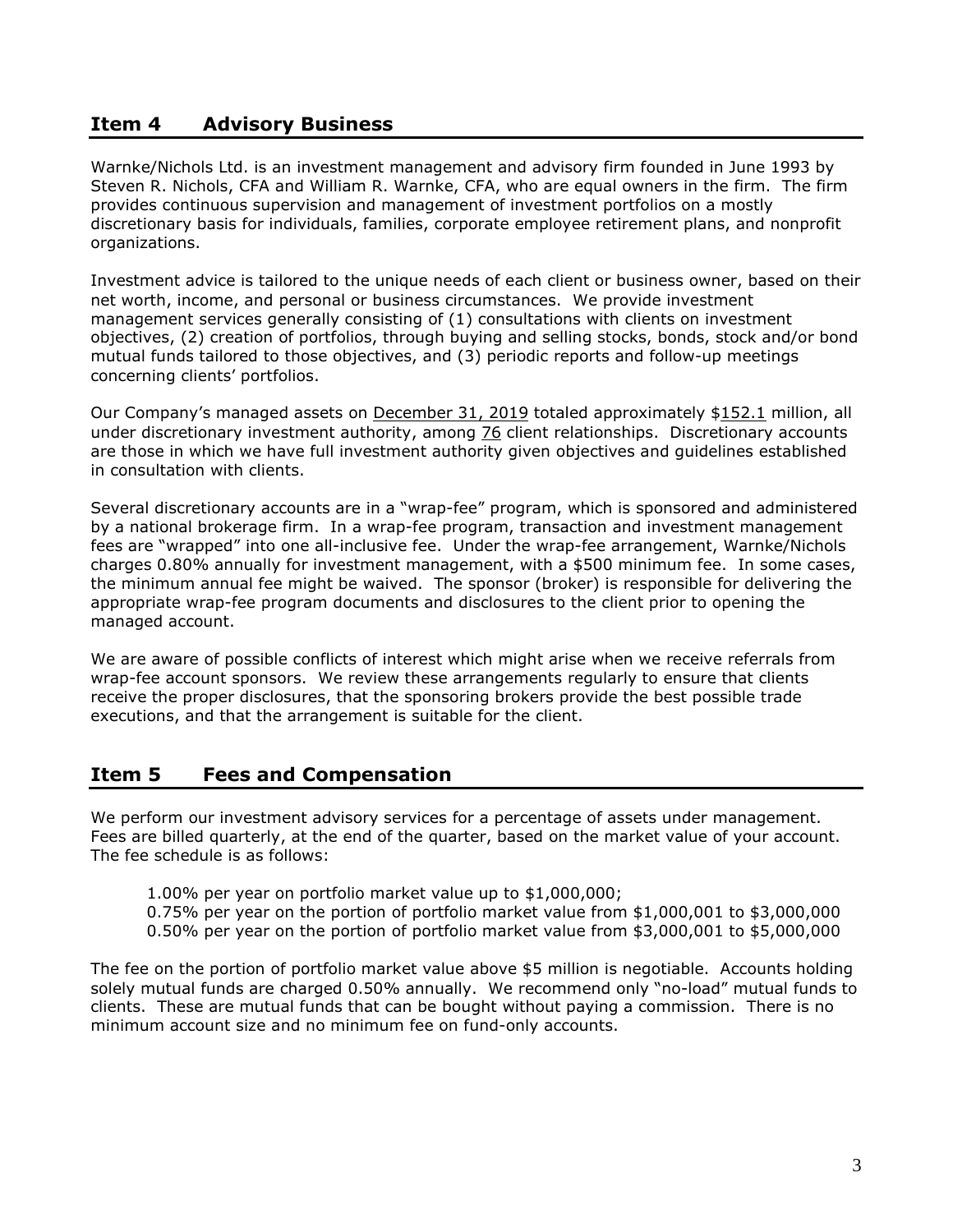In most cases, management fees are deducted directly from your account. You may choose whether to have management fees deducted directly from your account or be billed quarterly. Almost all our clients opt for automatic deduction of fees.

From time to time, we might give investment advice to people who don't wish to enter a formal investment advisory relationship. These consultations are done for either a negotiated flat fee or hourly fee, at the rate of \$125 per hour, payable when the services are rendered.

There are other types of costs involved in managing accounts, the largest of which is trading costs. Each account is held at a third-party broker-custodian, which charges a commission every time a security is bought or sold. Depending on the broker-custodian, the trading commission will be either a fixed amount or an amount based on the size of the trade. In addition, mutual funds have their own management fees and expenses that are passed on to the fund holder.

### **Item 6 Performance-Based Fees and Side-by-Side Management**

Warnke/Nichols does not accept performance-based fees of any kind. These would be fees based on a share of capital gains on or capital appreciation of your portfolio, such as a hedge fund or other pooled investment vehicle.

## **Item 7 Types of Clients**

We generally provide investment management and advice to (1) individuals/families that have long-term savings, Individual Retirement Arrangements (IRAs), or trusts; (2) companies that sponsor pension, profit-sharing, or 401(k) retirement plans for employees; and (3) nonprofit organizations like charities or foundations.

### **Item 8 Methods of Analysis, Investment Strategies, and Risk of Loss**

The dictionary defines "risk" as "exposure to the chance of injury or loss; a hazard or dangerous chance." The following is our Risk Disclosure:

Investing in marketable securities involves risk and could result in the permanent loss of a portion of your capital. Security prices are volatile, and often differ from the true worth of their underlying companies or issuers. The level of unrealized or "paper" gains or losses will vary from one period to the next. The market value of any individual securities or a portfolio could be more or less than the amount originally invested. Permanent capital losses might occur if securities are sold below original cost. Past performance or past recommendations are not necessarily indicative of future results.

We buy and/or give advice on several different types of investments, including U.S. equity securities (stocks) traded on national listed and over-the-counter exchanges; fixed income securities (bonds) issued by the U.S. government, U.S. corporations, and municipalities; bank certificates of deposit; money market, bond, and stock mutual funds.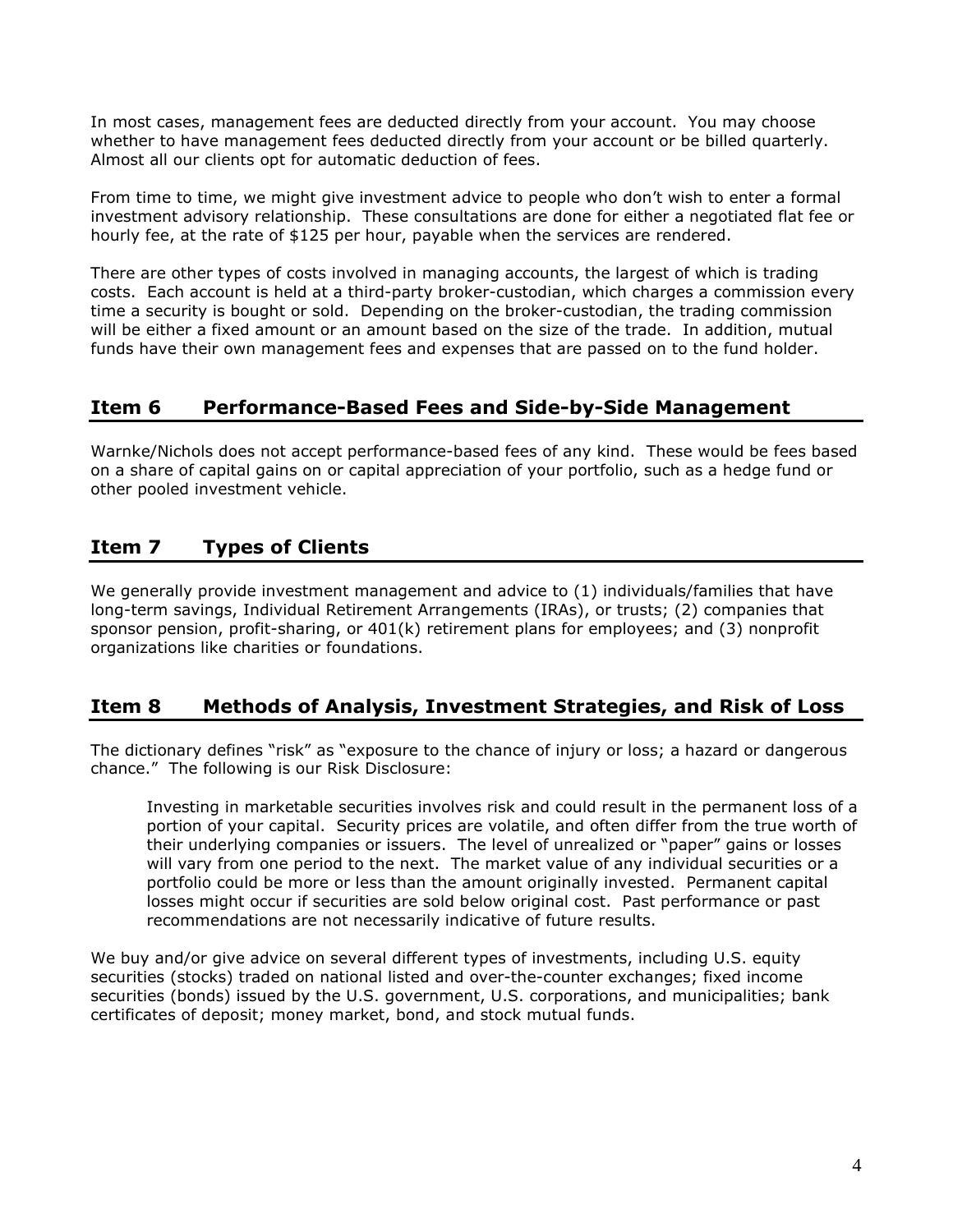Appropriate investments are chosen based on rigorous analysis of economic and market data, company financial information ("fundamental analysis"), and security price history. Sources of information include financial newspapers and magazines, the internet, corporate financial data – annual reports, proxy statements, press releases and conference calls, research materials prepared by others, and mutual fund documents. We usually recommend securities with the intention of holding them for a long period of time. The long-term average holding period for securities we buy is over 5 years.

We buy stocks using a risk-averse approach called "value investing." Value investing is a process of buying stocks for a market price that is considerably less than the appraised value of the underlying company. The difference between market price and appraised value is called the "margin of safety." The margin of safety helps absorb the effect of miscalculations or worse than average luck and reduces – but doesn't eliminate – the chance of permanent capital loss in a given investment. We've employed this value investing approach consistently for decades.

In general, we recommend stocks of U.S. companies that satisfy one or more of the following criteria, which we believe will lessen the odds of capital loss: (1) relatively large market capitalization (above \$100 million); (2) low market price in relation to earnings, cash flow, dividends, and/or asset value; (3) profitable companies, with high returns on invested capital; (4) financially sound companies with low levels of debt and high levels of liquidity; (5) significant insider ownership; and (6) market prices well below prior highs.

To create an adequate margin of safety in our investments, we try to buy stocks at market prices that are no more than two-thirds of the appraised value of the underlying business, providing they meet our tests of financial soundness, profitability, growth, and management. We calculate the appraised value of publicly traded stocks much like professional appraisers calculate the value of private businesses. To reduce risk even further, we diversify a portfolio using 12-20 stocks among several different economic sectors. The investment time horizon when buying stocks is typically a minimum of 3 years, so holding periods are long, and trading activity is minimal.

In summary, we try to minimize the risk of permanent capital loss in stocks by buying a diversified portfolio of carefully analyzed, financially sound, profitable, growing, well managed companies, at prices significantly below their intrinsic values. Still, given every effort to minimize risk, business economics can deteriorate considerably, sometimes (in rare cases) to the point of bankruptcy or liquidation, which would adversely affect the price of a stock and, accordingly, reduce the value of your portfolio.

Our approach to buying fixed income securities is risk averse as well. We recommend a passive – "laddered" – bond approach, in which roughly equal amounts of invested capital mature in any given year. Bond selection criteria include (1) high quality of issuer, with a minimum rating of "A" by the leading rating companies; (2) liquidity, or ease of purchase in the open market; (3) high interest coverage; and (4) maturity terms of not more than 10 years.

Bonds are typically held to maturity, so price volatility between date of purchase and date of maturity is of little concern. In rare cases, the business economics of the issuer of a seemingly high-rated bond could deteriorate to the point of default, leading to a permanent capital loss.

#### **Item 9 Disciplinary Information**

Neither Steve Nichols nor Bill Warnke has ever been the subject of any complaints or been involved in any disciplinary actions since the inception of Warnke/Nichols Ltd.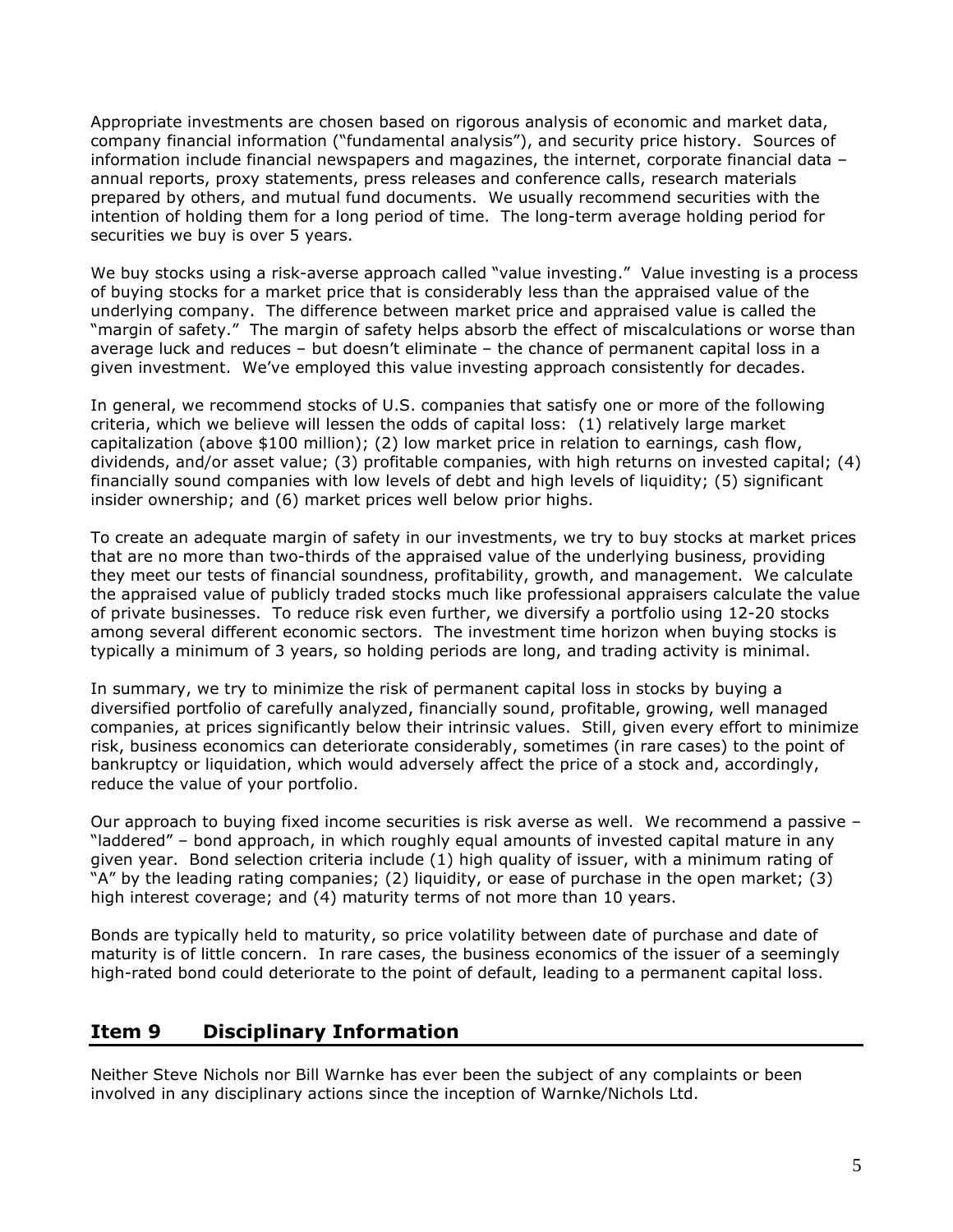### **Item 10 Other Financial Activities and Affiliations**

We have solicitation agreements with two clients of another independent investment adviser. The agreement calls for us to pay a solicitation fee for referrals from this adviser. In these cases, the clients have been notified in advance, in writing, of the arrangement, including the amount of the solicitation fee, and have submitted their written acknowledgement. There are no conflicts of interest in these arrangements, as the best interests of all three parties are aligned.

Occasionally, we will refer clients to other professionals for advice, such as accountants, attorneys, financial planners, and insurance specialists, if the client requests. Or, the same types of professionals might refer clients to us. There are no arrangements, formal or informal, between us and these professionals. We don't compensate them, and they don't compensate us, for any client referrals.

#### **Code of Ethics, Participation or Interest in Client Transactions, Item 11 and Personal Trading**

We have adopted a Code of Ethics which is based on the principle that we have a fiduciary duty to place your interests above our own and the firm. In addition, as CFA charterholders, we comply with the CFA Institute Code of Ethics and Standards of Professional Conduct.

Our Code of Ethics includes the following:

- 1. Standards of business conduct that reflect our fiduciary obligations;
- 2. Provisions requiring us to comply with applicable securities laws;
- 3. Provisions requiring us to report our personal securities transactions and holdings;

4. Provisions requiring approval before either of us acquire ownership of any security issued in an initial public offering or private placement;

- 5. Provisions requiring us to report any violations of the Code as soon as possible;
- 6. Provisions requiring us to hold a copy and acknowledge receipt of the Code.

Steve Nichols is the firm's Chief Compliance Officer (CCO), with the responsibility of assuring compliance with the Code. You may request a copy of our Code of Ethics any time.

We believe so strongly in our investment philosophy and approach that we routinely buy the same stocks and/or bonds in personal and family accounts that we buy or recommend to you. This presents a possible conflict of interest because of our fiduciary duty to place your financial interests above our own.

As discussed below in "Brokerage Practices," purchases or sales of securities are often aggregated in a large "block" to ensure the best execution of the trade at the best possible price and ensure that all clients are treated fairly in the transaction. There are cases in which the purchase or sale of these large blocks of stock could affect the market price of the security.

Therefore, our policy, for any security bought or sold for clients in a block trade, is to buy or sell it in our personal and family accounts on the next trading day. In rare exceptions – smaller transactions among far fewer accounts, with the approval of the Chief Compliance Officer – trades in client and Warnke/Nichols family accounts could be executed the same day if the market price of the security wouldn't be unduly influenced by the small volume of the transaction. Those clients would still be afforded the best execution at the best possible price.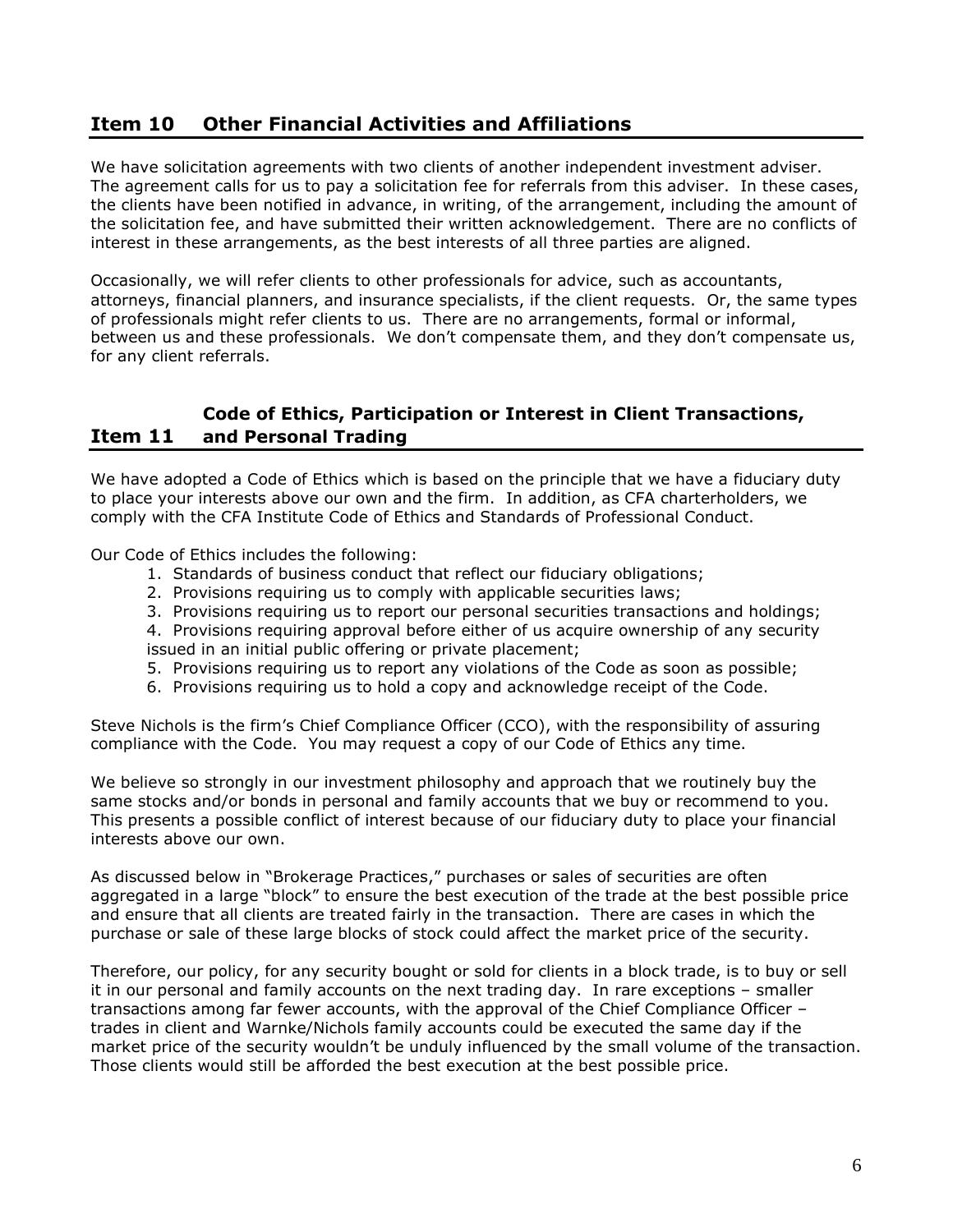#### **Item 12 Brokerage Practices**

*Investment Authority*. In most of our investment management activities, clients give us discretionary authority to make necessary changes in portfolios within general guidelines set up at the inception of the account(s). Portfolio guidelines cover such issues as allocation between stocks, bonds, cash, and other securities; types of securities held; and individual client requirements. We then work to manage each portfolio in accordance with your objectives and guidelines.

Our clients often rely on us to choose a broker-dealer that will provide the best combination of custody and safekeeping of your assets, trade execution, reporting, investment research, administrative support, and other services. Further, you would give us limited authority to (1) determine the securities to be bought or sold; (2) the amount of securities to be bought or sold; and (3) the commission rates at which trades are executed.

When we select a broker to place security trades, we consider a variety of factors, including the best possible price execution, research services, if any, and administrative support. We might pay more for trades at one broker than another for the same transactions because we recognize the value of the overall relationship and services provided. We use these services in taking care of all client relationships, not just for the one or few accounts that might have paid a commission for such services.

*"Soft Dollar" Practices*. Many advisors buy investment research and other services in addition to trade execution services from broker-dealers. These services are paid for with commission dollars from trades rather than cash and are called "soft dollar" benefits. Using client brokerage commissions in this manner invites abuse and produces numerous potential conflicts of interest.

To date, Warnke/Nichols has not, nor does it intend to, engage in any soft dollar commission arrangements for any investment product or service. We pay cash for all outside research and portfolio management services.

*Client Referrals*. Likewise, Warnke/Nichols does not intend to recommend any broker-dealers based on an interest in receiving client referrals. This could create a conflict of interest between ensuring that you get the most favorable trade executions and our interest in getting client referrals.

*Directed Brokerage*. A few clients have maintained relationships with brokers, who execute their trades and perhaps provide other services. We accept these arrangements but, where clients have directed that a certain broker be used for all his/her transactions, we require written authorization. These clients understand that directed broker arrangements might affect our firm's ability to obtain best possible price execution, which could result in higher security trading commissions. Other available brokers might be able to do a better job of aggregating orders and executing trades, at a lower cost than the client's chosen broker. Before entering into an investment advisory agreement, you should weigh the costs and benefits of directing trades to certain brokers.

*Trade Aggregation*. Whenever possible, stock trade orders including several clients are bunched together in "blocks" to ensure that the whole group of clients gets the best possible price execution. When we determine how many shares of a stock should be bought or sold in each client account, we add them up and place one aggregated order with the broker(s). The trade is then executed, and each client's portion of the trade is allocated at an average price for the whole transaction.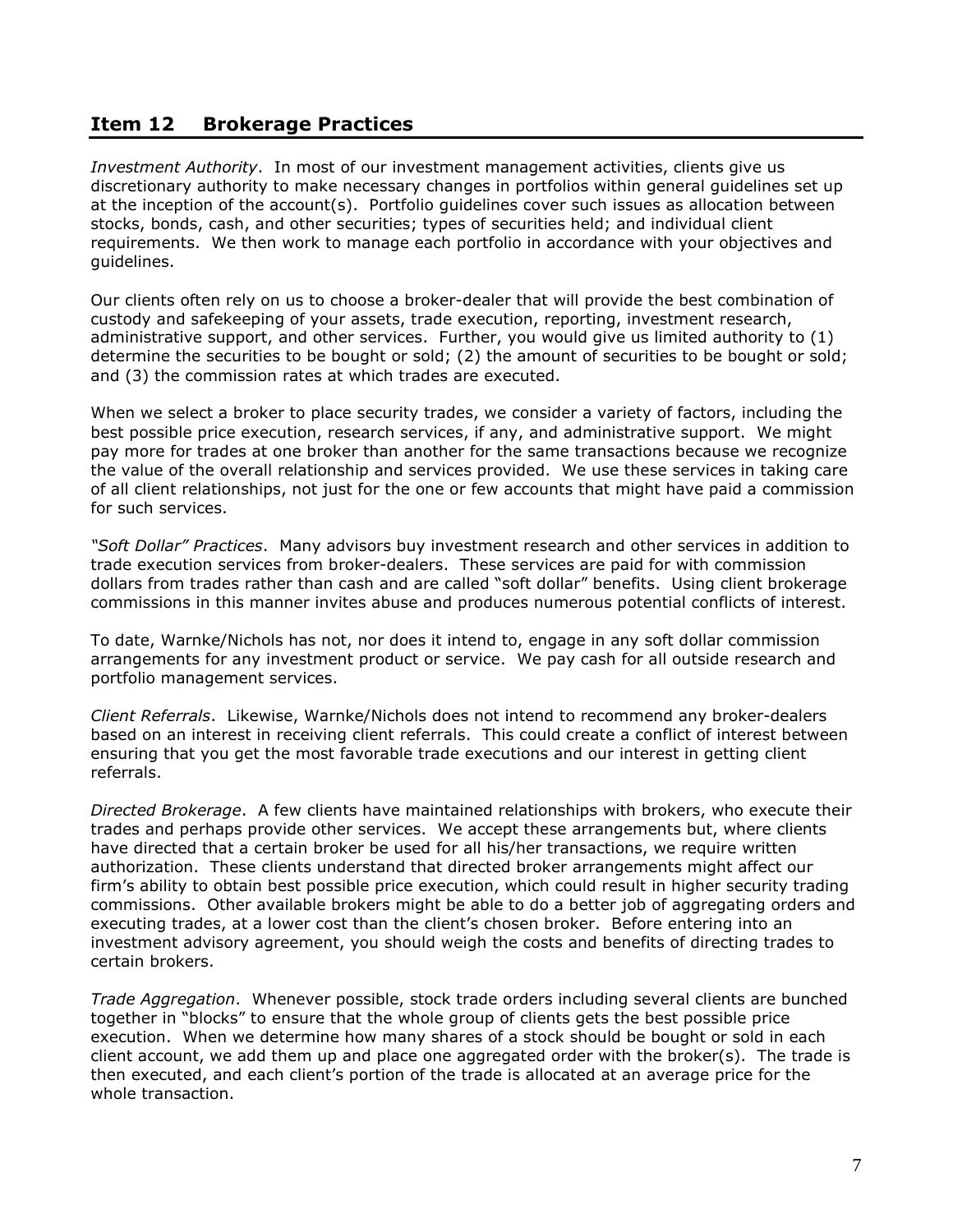We have a procedure which governs the allocation of stocks bought or sold in two or more client accounts. The procedure is designed to treat clients fairly and conform to all applicable securities laws. Block trades are generally placed in the following order: first, discretionary accounts which use Schwab Institutional (a division of Charles Schwab & Co., Inc.) as broker-custodian, because trades for such accounts are handled electronically via Schwab's internet trading platform; second, non-Schwab discretionary accounts, for which trade orders must be phoned in to the particular broker's trading desk; and third, non-discretionary accounts, for which we must obtain the client's verbal consent in advance.

Some trades that are not part of the block order could result in slower executions and executed prices different than the average price obtained for the whole block – sometimes higher, sometimes lower.

# **Item 13 Review of Accounts**

We periodically review all client accounts on a mostly monthly basis. In these reviews, we examine the market value of each account in the overall relationship; stock/bond/other asset allocations; levels of uninvested cash; security holdings; security position sizes; other relevant portfolio data; and account objectives guiding investment activities.

Other factors which might trigger an account review include changes in a client's or family's financial situation, movements in the securities markets, general industry and/or economic events, or events surrounding specific securities held in portfolios. Clients usually determine how often they would like to meet or discuss their financial situation and investments. We'll also suggest an account review if we deem it timely and appropriate.

At the end of your billing cycle, we issue written reports regarding your account(s). Generally, the reports include (1) a quarter-end portfolio appraisal, listing the securities held, cost and market values; (2) investment returns from the account's inception; and (3) a one-page synopsis of current stock market conditions and timely investment topics. Shortly after each year end, we send capital gain/loss and income/expense reports to clients with taxable accounts.

### **Item 14 Client Referrals and Other Compensation**

As discussed in Item 10 – "Other Activities and Affiliations," we have entered into solicitation agreements with another financial adviser which are fully disclosed to the clients and properly documented.

# **Item 15 Custody**

Custody of assets refers to the physical possession and safekeeping of cash and securities. Even though we have limited discretionary authority over your assets as described in Item 12 – "Brokerage Practices" above, we never obtain custody of your cash or securities. Rather, the broker-dealer fills the role of custodian in addition to trade execution.

Because we send our own statements to you on a regular basis, you are urged to carefully review and compare these statements to the monthly or quarterly statements you receive from your broker-custodian. This comparison ensures that transactions, fee deductions, and asset values match exactly.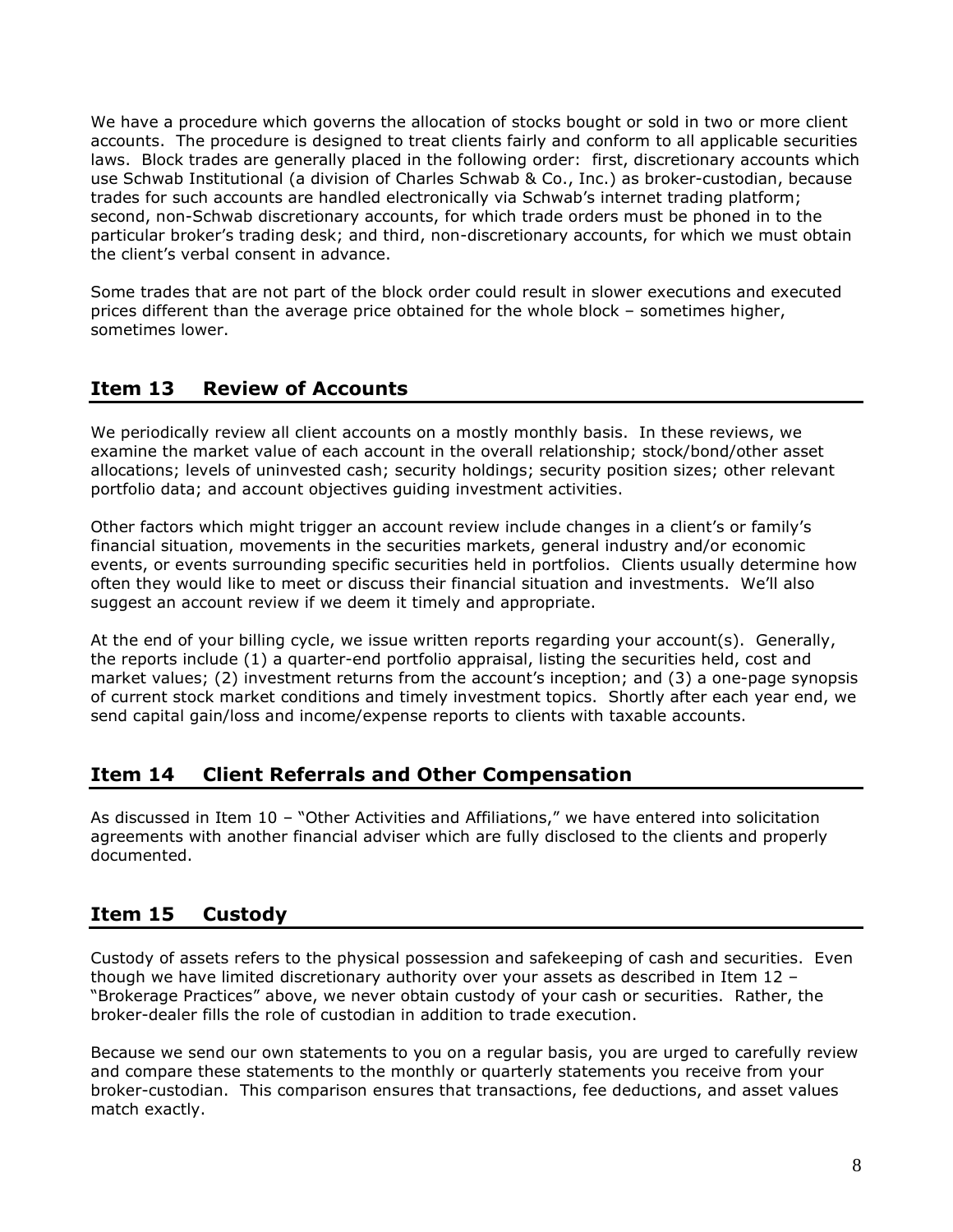### **Item 16 Investment Discretion**

Warnke/Nichols has discretionary investment authority over almost all its client accounts. Discretionary authority means you agree, through a "limited power of attorney (LPOA)" to allow us to make investment decisions on your behalf. Investment decisions are made under guidelines and objectives established in ongoing consultation with clients. In rare cases, you may place restrictions on some types of securities recommended for your portfolios.

You agree to grant us discretionary investment authority within the Investment Advisory Agreement when the relationship is opened. The agreement states, "The Client hereby appoints Warnke/Nichols as discretionary investment adviser with respect to the account…" Additionally, most broker-custodians also incorporate an LPOA in their applications to open a new account.

### **Item 17 Voting Client Securities (Proxy Voting)**

A proxy is simply a written authorization given by a shareholder to someone else to cast a vote on corporate matters. Most clients delegate security voting authority to us. As a fiduciary with discretionary authority to vote, we do so solely in your best economic interest.

We review and evaluate each proxy to determine how to vote, and maintain files containing how your proxies were voted. As a rule, we cast proxy votes in accordance with the following policies:

1. Routine proposals are those that do not change the structure, bylaws, or operations of the corporation; these will usually be voted in line with management guidance

2. Non-routine proposals are those more likely to affect the structure and operations of a corporation; we review each proposal on a case-by-case basis, mindful of your best economic interest

3. Corporate governance proposals are evaluated on a case-by-case basis; we will vote against any such proposal that restricts a shareholder's ability to realize the full value of his investment

4. Shareholder rights proposals will be reviewed on a case-by-case basis in order to determine what represents the clients' best interests

5. Conflicts of interest of a material nature will be resolved by disclosing such conflicts to you and either obtain your consent before voting, or let you cast the vote.

A copy of our proxy voting policies and procedures, as well as voting records with respect to securities held in clients' investment accounts, is available upon request.

### **Item 18 Financial Information**

We are not required to furnish a balance sheet, since we (1) don't have custody of client cash or securities, (2) we don't solicit prepayment of management fees, and (3) have no financial condition that is reasonably likely to impair our ability to meet contractual commitments to you.